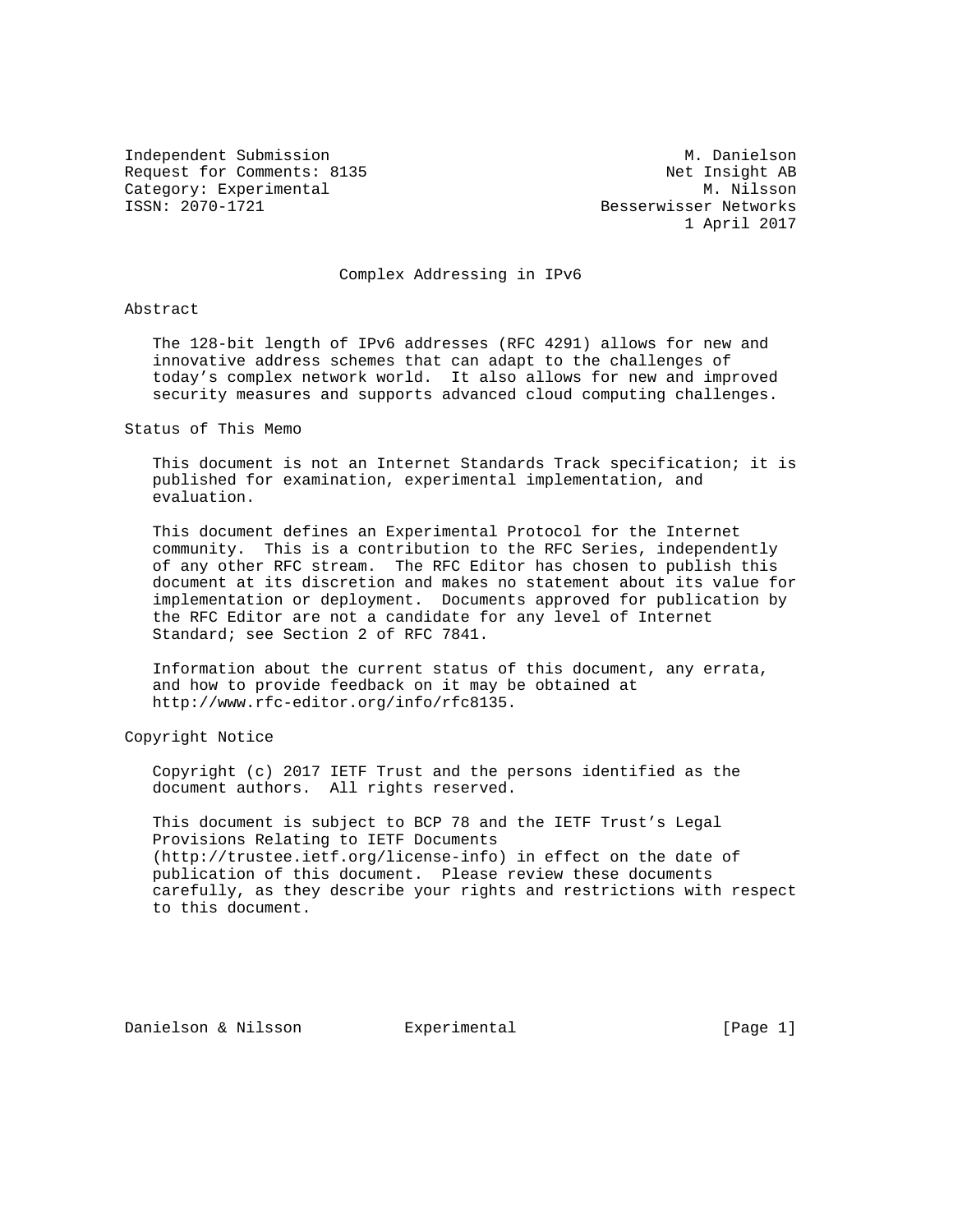# Table of Contents

| $\mathbf{1}$ |                                       |
|--------------|---------------------------------------|
|              |                                       |
|              |                                       |
|              |                                       |
|              |                                       |
|              |                                       |
|              |                                       |
|              |                                       |
|              |                                       |
|              | 4.3.                                  |
|              |                                       |
|              |                                       |
| 5.           |                                       |
|              |                                       |
|              |                                       |
|              |                                       |
|              |                                       |
|              |                                       |
|              |                                       |
|              |                                       |
|              |                                       |
|              |                                       |
|              |                                       |
|              |                                       |
|              |                                       |
|              | 6.5.                                  |
| $7_{\odot}$  |                                       |
| $\mathsf{R}$ |                                       |
|              |                                       |
|              |                                       |
|              |                                       |
|              |                                       |
|              | Appendix A.                           |
|              | Appendix B. Implementation Example 14 |
|              |                                       |

Danielson & Nilsson Experimental [Page 2]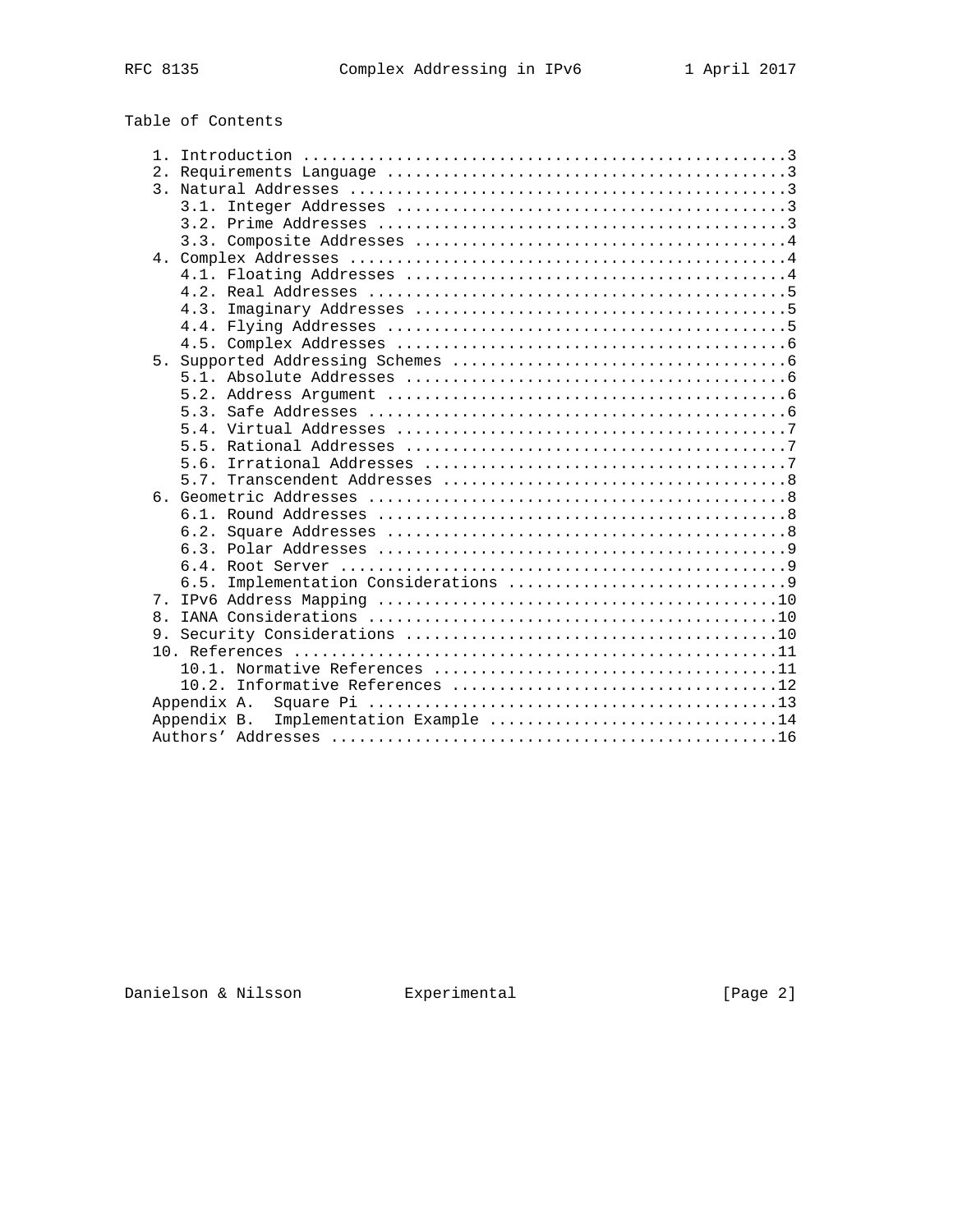# 1. Introduction

 This document introduces the fundamental concepts of complex addressing in IPv6, allowing for a wide range of complex addressing schemes to be supported and further developed.

 Traditional network addressing schemes such as those used in IPv4 [RFC791] and IPv6 [RFC4291] have been confined to unsigned or integer numbers, representing fixed-point numbers. This has provided natural numbers for early implementations but is not well adapted to the challenges of future networks. Further, these fixed addresses have been proven unsuitable for mobility and virtualization in today's world, where cloud computing defies the traditional fixed addressing model. The increased size of addresses as allowed in IPv6, the significant drop in price of floating-point hardware, and the availability of a well-established floating-point format in IEEE 754 [IEEE754] allow for taking not only the step to floating-point addressing but also the step to complex addressing.

2. Requirements Language

 The key words "MUST", "MUST NOT", "REQUIRED", "SHALL", "SHALL NOT", "SHOULD", "SHOULD NOT", "RECOMMENDED", "MAY", and "OPTIONAL" in this document are to be interpreted as described in RFC 2119 [RFC2119].

- 3. Natural Addresses
- 3.1. Integer Addresses

 Traditional addresses are integer addresses and can be expressed in a three-dot format, for example, 113.129.213.11 for the integer 1904334091, a rare IPv4 double-palindromic address. These fixed point addresses were well adapted to early network usage where each computer on the Internet had a fixed location and thus a fixed address. These addresses are also known as natural addresses. As computers have become more powerful and able to handle larger numbers and thus larger addresses, they have also become more transportable (e.g., laptops and mobile phones). The transportable aspect of computers makes fixed-point addresses moot, as machines can move around rather than be confined to a relatively fixed point.

### 3.2. Prime Addresses

 The prime address (that is, the primary address of a recipient) is an important subclass of integer addresses. Such an address is not divisible by anything but the recipient itself, which means it must be regarded as a unique address. While many prime addresses have been experimentally identified, it has proven to be quite hard to

Danielson & Nilsson **Experimental Experimental** [Page 3]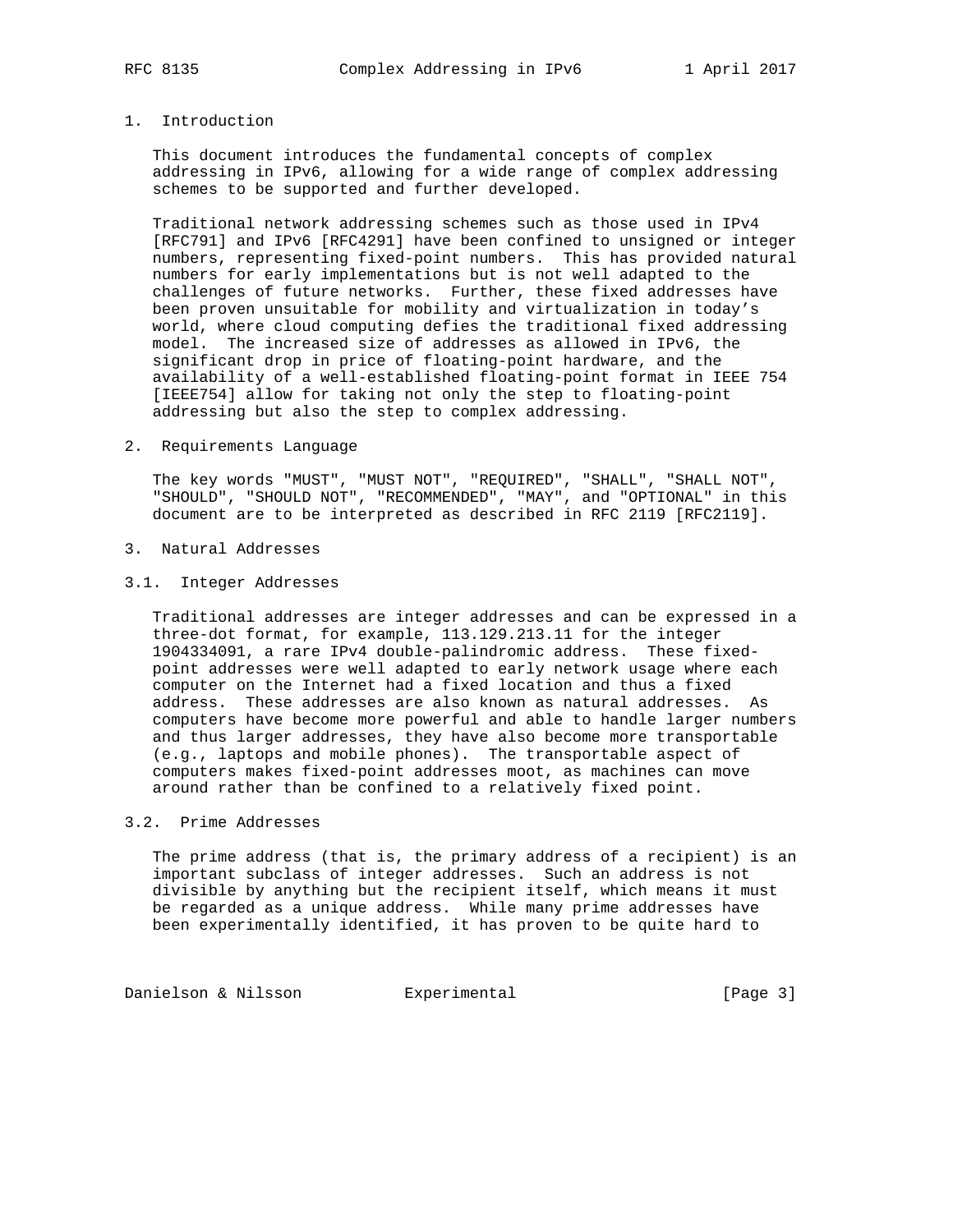identify a prime address amongst other addresses without resorting to time-consuming computations. Current use includes security and intelligence, where post boxes are obscured amongst others using large prime addresses.

# 3.3. Composite Addresses

 Composite addresses are formed by two or more prime addresses and thus constitute a shared address, allowing the address to be home for multiple prime addresses. Large composite addresses can be difficult to distinguish from prime addresses, which can be a factor to consider. Composite addresses have also become quite important in addressing new light structures and are used in airplanes to make them lightweight and durable. This is important in connecting to the cloud.

#### 4. Complex Addresses

#### 4.1. Floating Addresses

 Floating-point addresses allow for a more flexible addressing scheme better adapted for today's mobile computers, thus allowing for mobile IP [RFC5944]. Support for floating-point numbers is well established in the form of floating numbers as described in IEEE 754 [IEEE754], which allows both 32-bit and 64-bit floating-point numbers to be represented; this is well matched to the requirements of fitting into a 128-bit IPv6 address.

 The use of floating addresses does not, however, imply that devices will be watertight. Please download the watertight app from your app store or distribution server. Also, keep your device well patched, as long-term durability of duct tape is limited, particularly if exposure to salt water is expected. Apply suitable environmentally sound lubricants for best sliding performance.

 Duct tape can be used to affix a floating address to a fixed address, such as a physical address. For long-term outdoor adhesion, please use UV-stable, nuclear-grade duct tape in layers: Layer 1 [OSI], the physical layer, for affixing the floating address to the physical address and then final layer, called Layer 7, for the application of UV protection. Intermediate layers can be applied depending on the complexity needed.

Danielson & Nilsson Experimental [Page 4]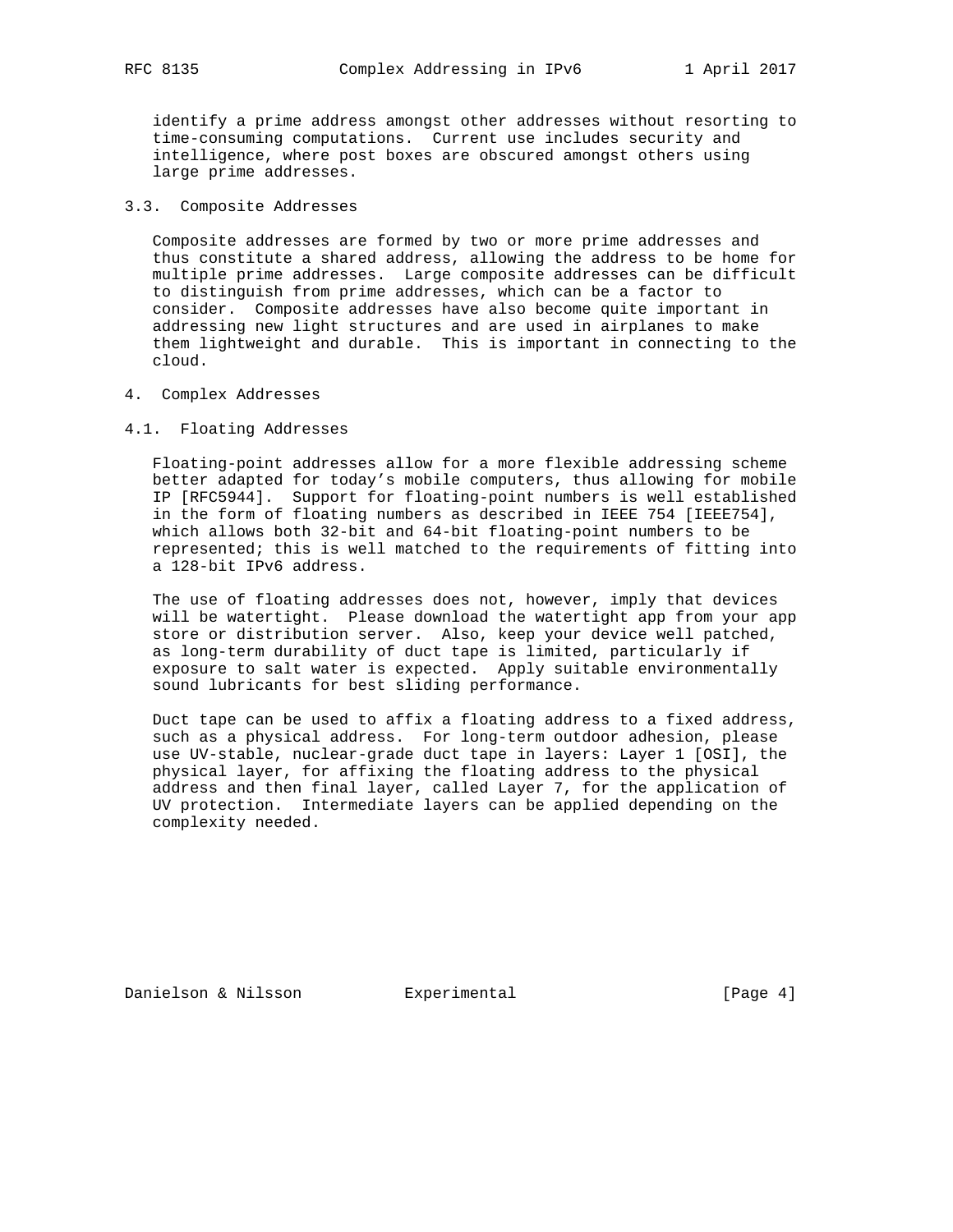# 4.2. Real Addresses

 An important aspect of floating-point addresses is that one needs to establish the real address of a device that has a floating address, such that IP packets can be routed to it through the network. Letting part of the address act as the real floating-point value allows means to express real addresses within this address scheme, thus solving a complex addressing problem.

 Real addresses are typically assigned to real estate. Multi-homing is supported when the real estate connects to two or more road networks over individual road interfaces. Each road interface can often handle multiple real addresses. Mobile homes are assigned their current real address.

#### 4.3. Imaginary Addresses

 Another important aspect of floating-point addresses is that they can be in several possible locations; thus, one must be able to imagine the address as being somewhere other than where the real address would make you believe. The imaginary address provides this orthogonal property. When the imaginary address is found to be 0, then the imaginary address and the real address are considered equal, and the real address has been found.

 Imaginary addresses are important in handling home locations above the normal real estate, that is, for cloud computing. The cloud can be identified using the imaginary address, whose floating address is adapted to a real address as the cloud gently floats by. During windy conditions, this may be difficult to achieve; during network storms, the real address of a cloud can become very unstable. Such storms can occasionally become so strong that they impact real estate and rearrange homes, making the real address quite surreal.

# 4.4. Flying Addresses

 An extension to the imaginary address is the flying address format, which is adapted to the mobility of avian carriers. Avian carriers and their datagrams, as described in [RFC6214], are best addressed with flying addresses, which typically take up ICAO Class G [ICAO-A11] airspace, below the cloud, as can be expected from a lower-layer technology.

Danielson & Nilsson **Experimental Experimental** [Page 5]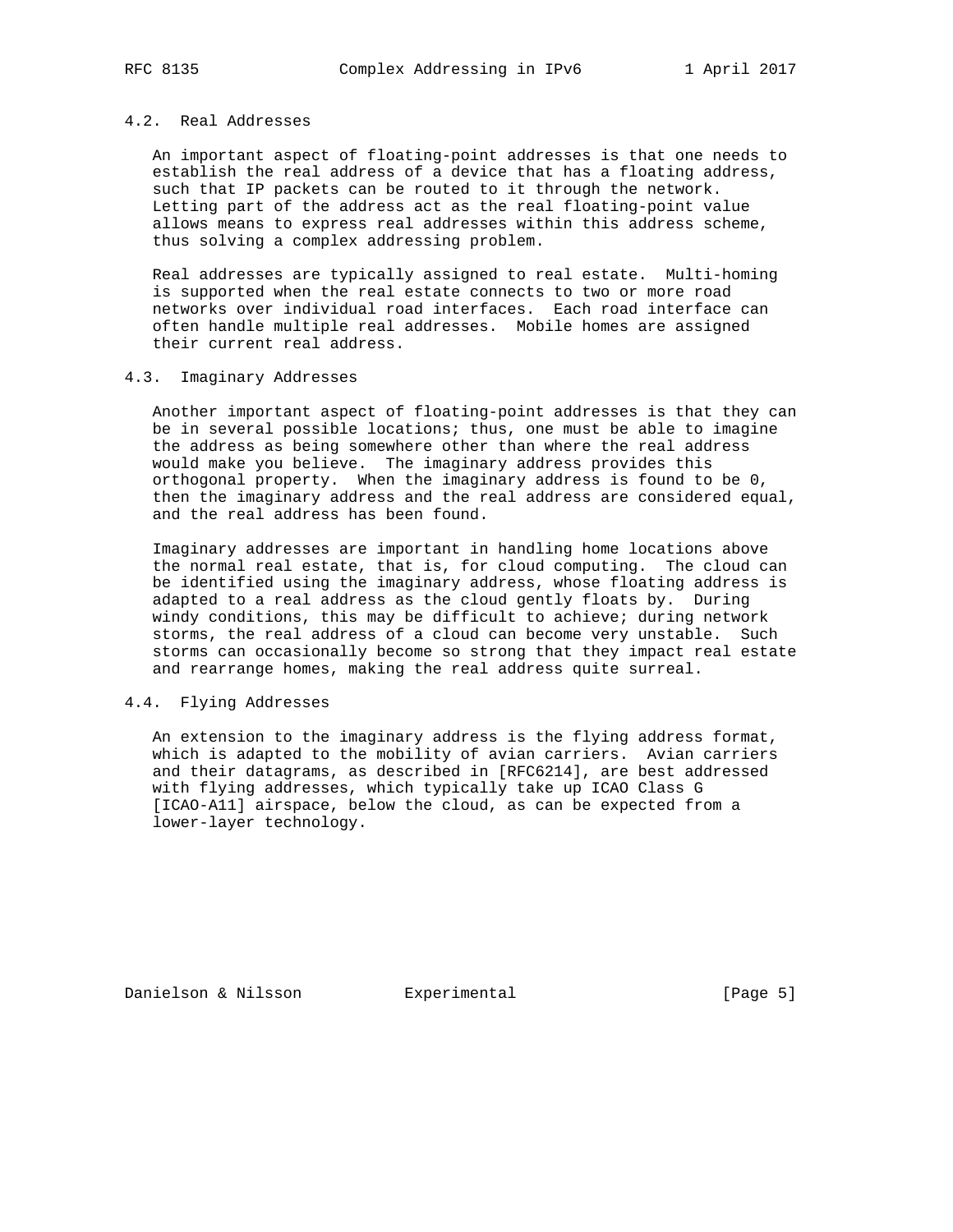#### 4.5. Complex Addresses

 With the introduction of the real address and imaginary address parts, the full width of complex addresses can be realized. Both the real and imaginary parts are represented in 64-bit floating-point numbers as described in [IEEE754], thus allowing for the floating point aspect of addresses. The real address part provides for the real address of a device, whereas the imaginary part allows for the orthogonal addressing of the floating-point address. This allows for complex addressing schemes where both the real and imaginary addresses can be found.

 Complex addresses allow for address arithmetic in the usual way but can now go beyond the fixed-point limitations. Adding imaginary parts to the address has not been possible before due to the high cost of early floating-point hardware, which hampered imagination.

#### 5. Supported Addressing Schemes

#### 5.1. Absolute Addresses

 It has become increasingly important to establish the absolute address of a device for many purposes, including but not limited to, use by law enforcement. This was manageable with fixed-point addresses but has become increasingly difficult with increased address mobility and floating-point addresses. The complex address scheme provides a method for getting the absolute address by performing the absolute function on the complex address.

#### 5.2. Address Argument

 It has become increasingly obvious that there is debate about the address of certain services or functions, leading to address arguments. This is another difficulty with fixed-point addresses, as their one-dimensional form does not allow for an argument to be resolved. The complex addressing scheme provides an elegant solution to these address arguments, as the result of the address argument can trivially be found by taking the argument (i.e., arctan or atan) function of the complex address. Using the appropriate function, full argument resolution can be found without signs of ambiguity.

### 5.3. Safe Addresses

 A safe address is the address of a safe house. This is used in various security scenarios -- the safety lies in that those in need can reach the safe house at the safe address but there is no indication that the address has this role. By use of the imagination, this address can be made less real, simply by making the

Danielson & Nilsson **Experimental Experimental** [Page 6]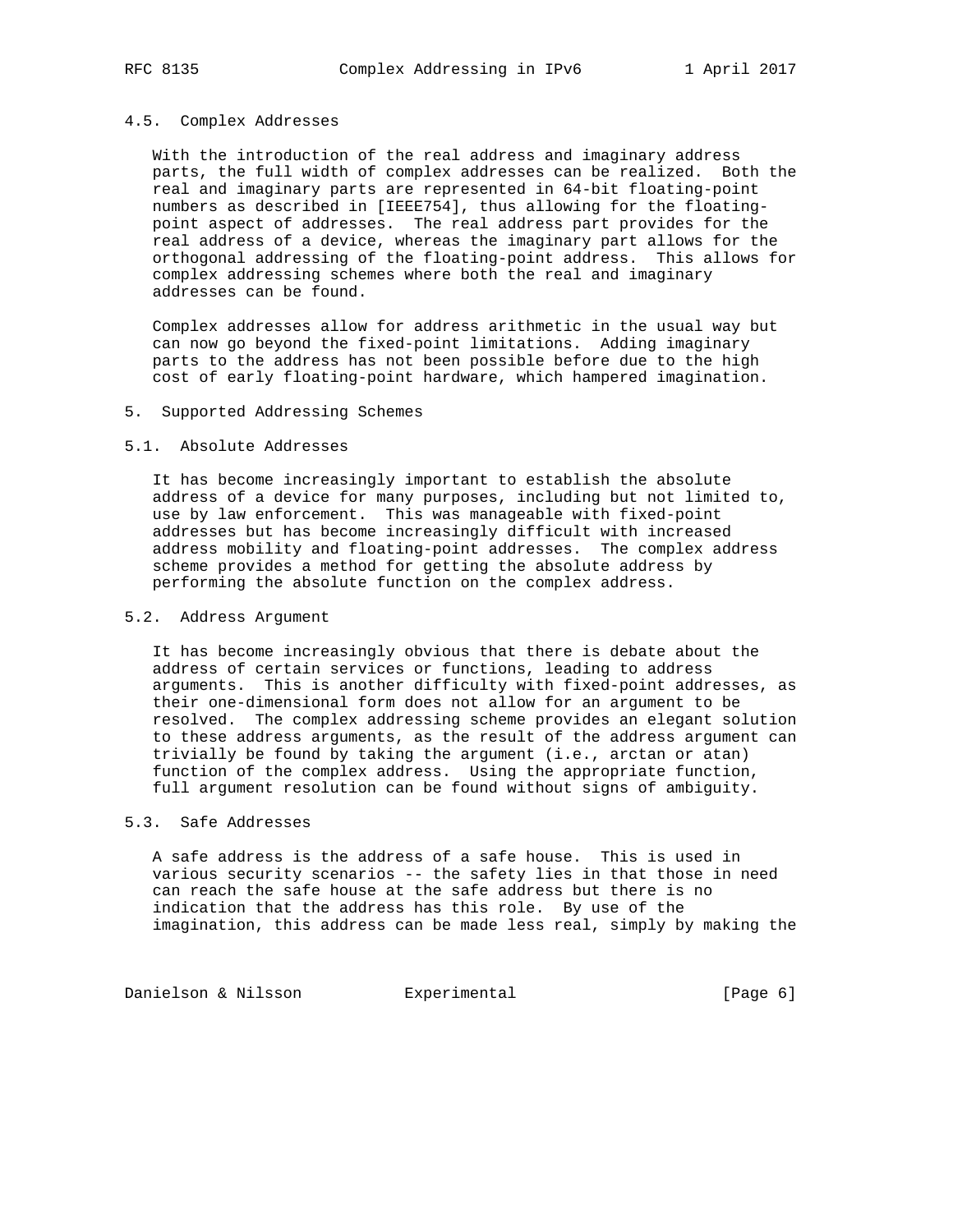imaginary part large enough not to be taken as a real address. Since it is a floating address, the real address can be made 0, thus making it completely imaginary, and the address argument will be orthogonal to any real address, providing it is hard to establish its real address. It is naturally still possible to establish the absolute address when needed.

### 5.4. Virtual Addresses

 Virtual addresses, where the same network interface can have multiple addresses, have traditionally been an important concept. With the complex addressing scheme, the imaginary part allows for a much wider range of virtualization than just normal multiple real addresses for a particular interface. This goes beyond normal cloud computing, where virtualization just allows you to operate somebody else's computer. The new imaginative address capabilities and higher altitude addresses due to the increased range allow you to operate a cloud within a cloud, so that you just run on top of somebody else's cloud. This high altitude allows for supersonic cruise speed for high-performance computing.

# 5.5. Rational Addresses

 Engineers tend to always look at problems rationally, including the problem of addressing. The traditional fixed-point address has, however, only supported a subset of rational addresses, but with the new complex addressing scheme, a larger subset of rational addresses can be reached or approximated, allowing for a larger rationale to be found.

 The rationale for this is that with the use of floating addresses, the power of 2 now can perfectly divide. Further, approximations for other dividends can often be sufficiently precise. The full scope of rational numbers has not been reached, however, as the committee was quite imprecise on the use of floating addresses but agreed that this initial support of rational addresses could be acknowledged and helpful while its usage is TBD.

# 5.6. Irrational Addresses

 Support for irrational addresses has been very poor in the traditional addressing scheme, since fixed-point addresses did not support any irrational behavior by design, even if proofs for irrational addresses have been known to be jotted down. The new scheme allows for approximations of irrational addresses to be supported; even though no rationale for why this would be needed could be found, it is a neat feature to handle the irrationality of the world today.

Danielson & Nilsson **Experimental Experimental** [Page 7]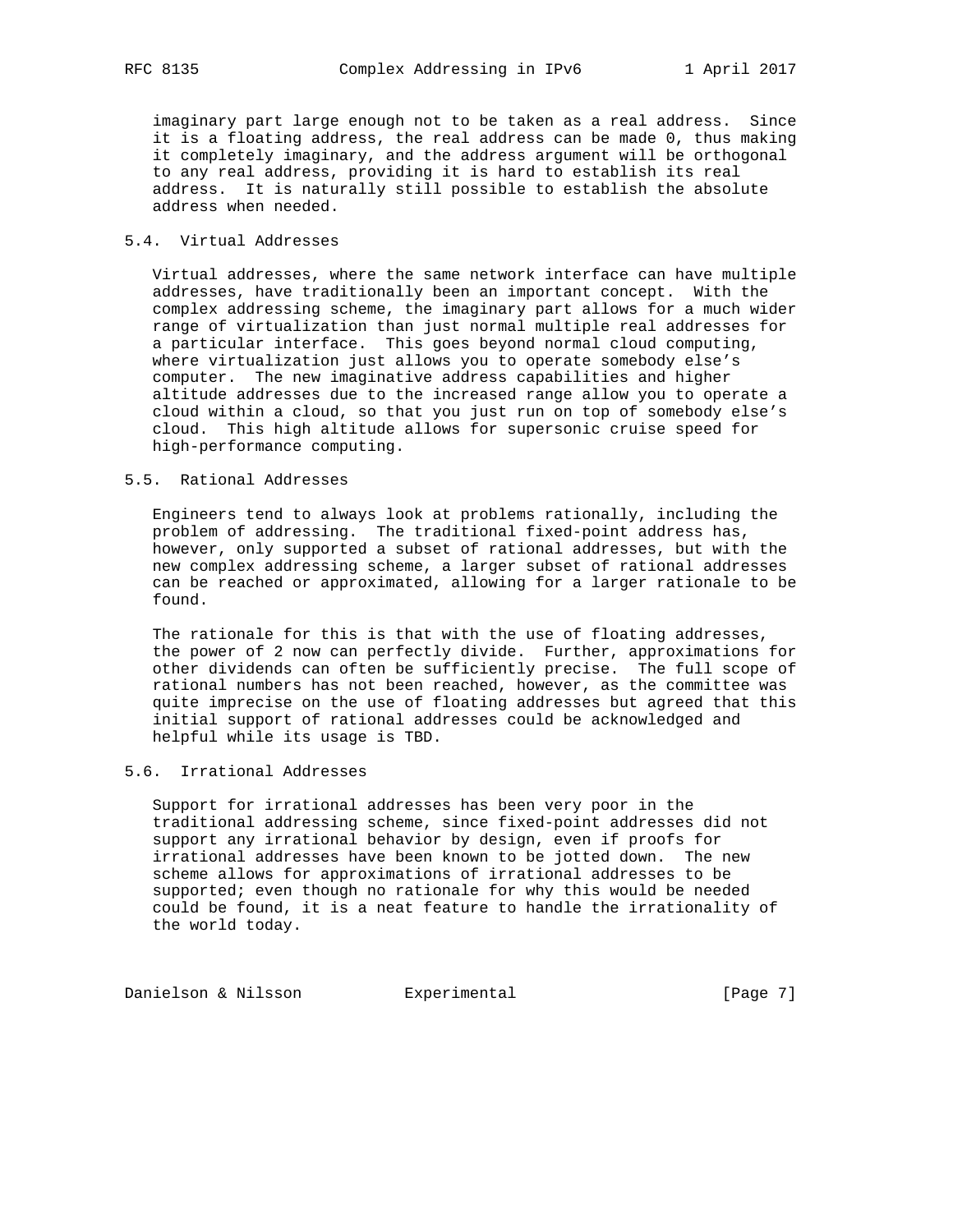# 5.7. Transcendent Addresses

 As a natural extension to irrational addresses, one can include approximation to the transcendent addresses, which transcend beyond the physical address or even the real address. While only approximated due to limited precision, they can still be used to locate the floating address for the life of Pi [PI], as Pi's life floats by.

# 6. Geometric Addresses

### 6.1. Round Addresses

 In order to cope with the complexity of the real world, real addresses (both rational or irrational) have always needed to be rounded up for them to be represented. This rounding provides what is known as round addresses and is achieved using a rounding function. This practice is maintained in the complex addressing scheme and is a necessity for support of rational and irrational addresses.

 Round addresses are needed to efficiently forward packets around ring-type networks like Token Ring [IEEE-802.5] or Resilient Packet Ring (RPR) [IEEE-802.17].

 Common round words include "ring", "circle", and "sphere"; other round words are discouraged, especially when using the network.

### 6.2. Square Addresses

 As is well established, some addresses regularly in use cannot be directly used on the Internet. Addresses in text form are often referred to as square addresses, because the characters traditionally take up a square on the screen and because they act as a square peg in the round hole of Internet addresses. In order to convert these square addresses into round floating-point numbers, the Domain Name Service (DNS) was introduced to replace the host tables.

 Host tables are the old-school way of looking up a square number and converting it to round form. Such tables were published for all known square numbers, but they where inherently out of date as new square numbers kept occurring -- new round numbers had to be calculated from these square numbers and then had to be tabulated and published.

Square addresses often use square pi (see Appendix A).

Danielson & Nilsson Experimental [Page 8]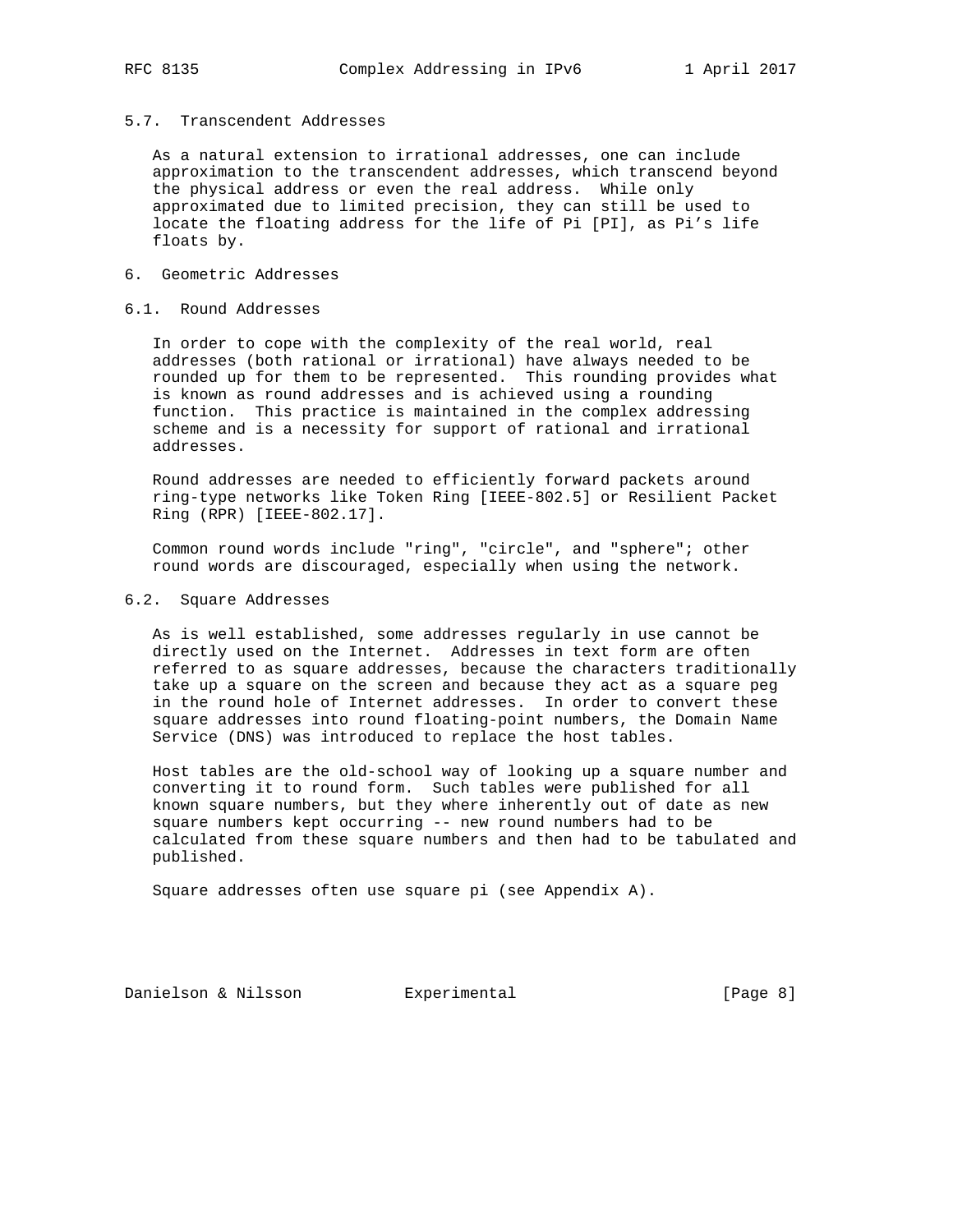# 6.3. Polar Addresses

 A misconception on square addresses is that they would represent the world as being a flat earth. While the complex addressing scheme supports Cartesian coordinates, alternative polar addresses can be formed. Since a flat earth would not have poles through which the rotation axis would fit, this proves that the earth is not flat in terms of square addresses but only has a square address representation. Polar addresses are trivially achieved using the absolute address and address argument methods. Recovering the complex address is trivially achieved using the exponential function on the complex polar address.

 The polar address also has a use for addressing Santa Claus, who is well known for living at the North Pole. This address can only be reached by use of the imaginary address, as it takes a certain amount of imagination in order to address Santa Claus. Traditional integer and fixed addressing schemes do not allow for such imaginative addresses, but the complex addressing scheme trivially handles it. The North American Aerospace Defense Command (NORAD) Santa Tracker would not have been possible without imaginative use of polar addresses when their secret phone address was revealed.

#### 6.4. Root Server

 The DNS system uses a small set of known root servers, which provides the root service in order to attain the address of a node. The complex address provides a solution such that each client can in itself act as a root server as they now can use built-in floating point hardware or software to get the root address from the squared address. This offloads the root servers for common benefits, but the traditional root servers can operate in parallel, easing the transition to the complex address system.

#### 6.5. Implementation Considerations

 Implementation of floating-point addresses and complex addresses, as needed for complex addressing schemes, is trivial in today's context. IEEE 754 [IEEE754] allows for a common and agreed-upon format for representing floating-point numbers. The 64-bit floating-point representation is well established and supported throughout a wide range of devices. Support also exists in a wide range of computer languages, including C and FORTRAN. The C standard library (or libc) essentially makes all modern languages support it in a consistent manner. An independent implementation exists for Intercal. With ISO C99 [C99], the <complex.h> include provides even more direct support for complex numbers, enabling efficient handling of all aspects of complex addressing with minimal implementation effort.

Danielson & Nilsson **Experimental Experimental** [Page 9]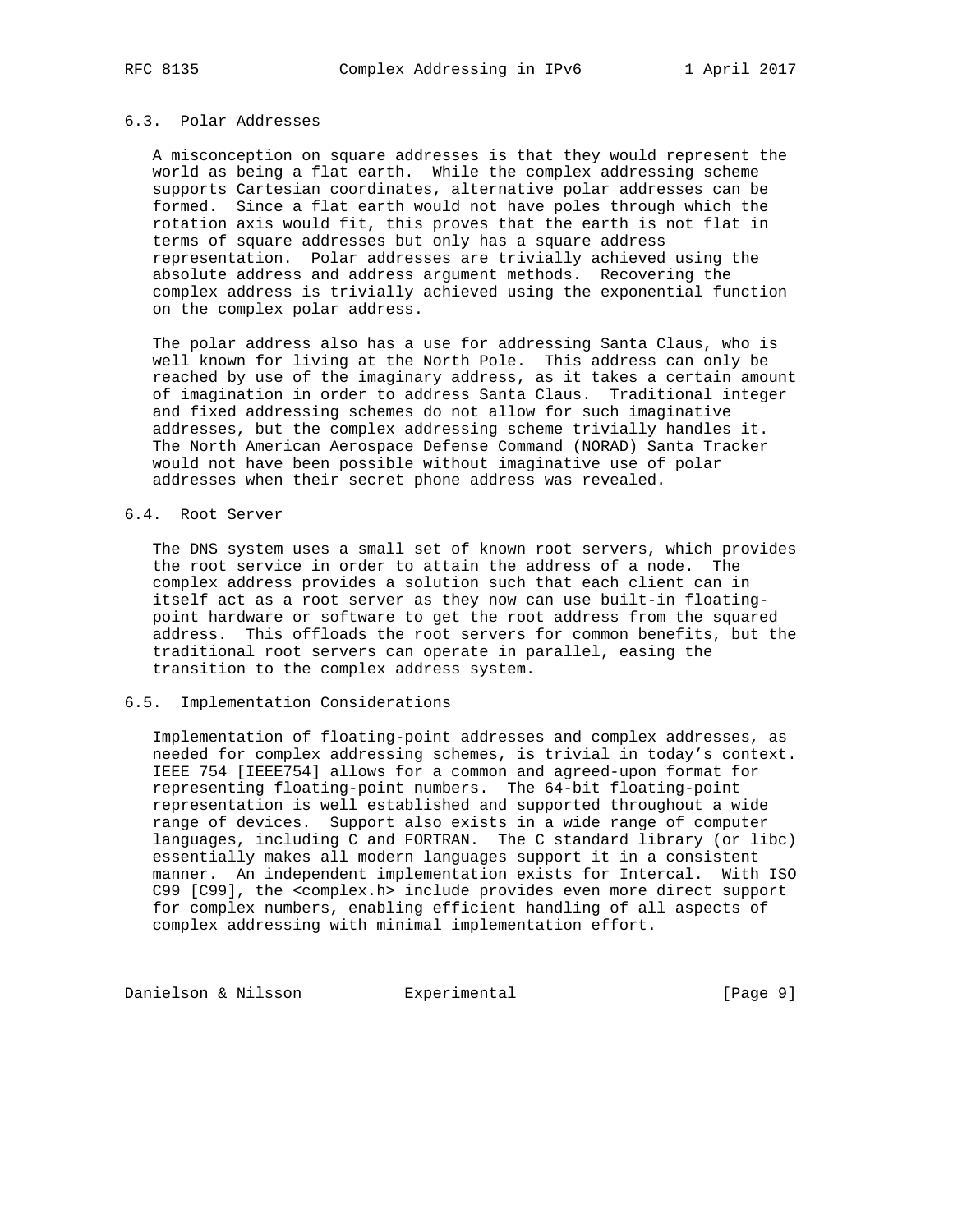RFC 8135 Complex Addressing in IPv6 1 April 2017

### 7. IPv6 Address Mapping

 In order to convey complex addresses in the IPv6 address format, the following mapping is provided:

 3 3 2 2 2 2 2 2 2 2 2 2 1 1 1 1 1 1 1 1 1 1 1 0 9 8 7 6 5 4 3 2 1 0 9 8 7 6 5 4 3 2 1 0 9 8 7 6 5 4 3 2 1 0 +-+-+-+-+-+-+-+-+-+-+-+-+-+-+-+-+-+-+-+-+-+-+-+-+-+-+-+-+-+-+-+-+  $|6 \t3|$  $|3$  complex address (real part)  $2|$  +---------------------------------------------------------------+  $\vert$ 3  $\vert$  |1 complex address (real part) 0| +---------------------------------------------------------------+  $|6 \t3|$  |3 complex address (imaginary part) 2| +---------------------------------------------------------------+  $\vert$ 3  $\vert$  |1 complex address (imaginary part) 0| +---------------------------------------------------------------+

 The 128-bit IPv6 address is divided into two 64-bit parts, where the upper half holds the real part of the address while the lower half holds the imaginary part of the complex address. These are represented as 64-bit floating-point numbers as defined in [IEEE754]; therefore, the real and imaginary address MUST be in the format described in IEEE 754.

 Since the real address is held in the real part of the complex address and the imaginary address is held in the imaginary part of the complex address, the proposed representation allows for compiler optimization such that these operations can be performed without performance hits, as could otherwise be expected with any real or complex addressing scheme.

8. IANA Considerations

 This document does not require any IANA actions, though IANA may find it mildly amusing.

9. Security Considerations

 Complex addressing is considered unsafe, as division by 0 still provides Not a Number (NaN) values. Users will have to be careful to identify the NaN as they can indicate infinity addresses, which are unrealistic as one needs to confine the address length to the address space. Many other traditional unsafe operations for fixed-point addresses have, however, been resolved. For example, the error

Danielson & Nilsson Bxperimental Controller (Page 10)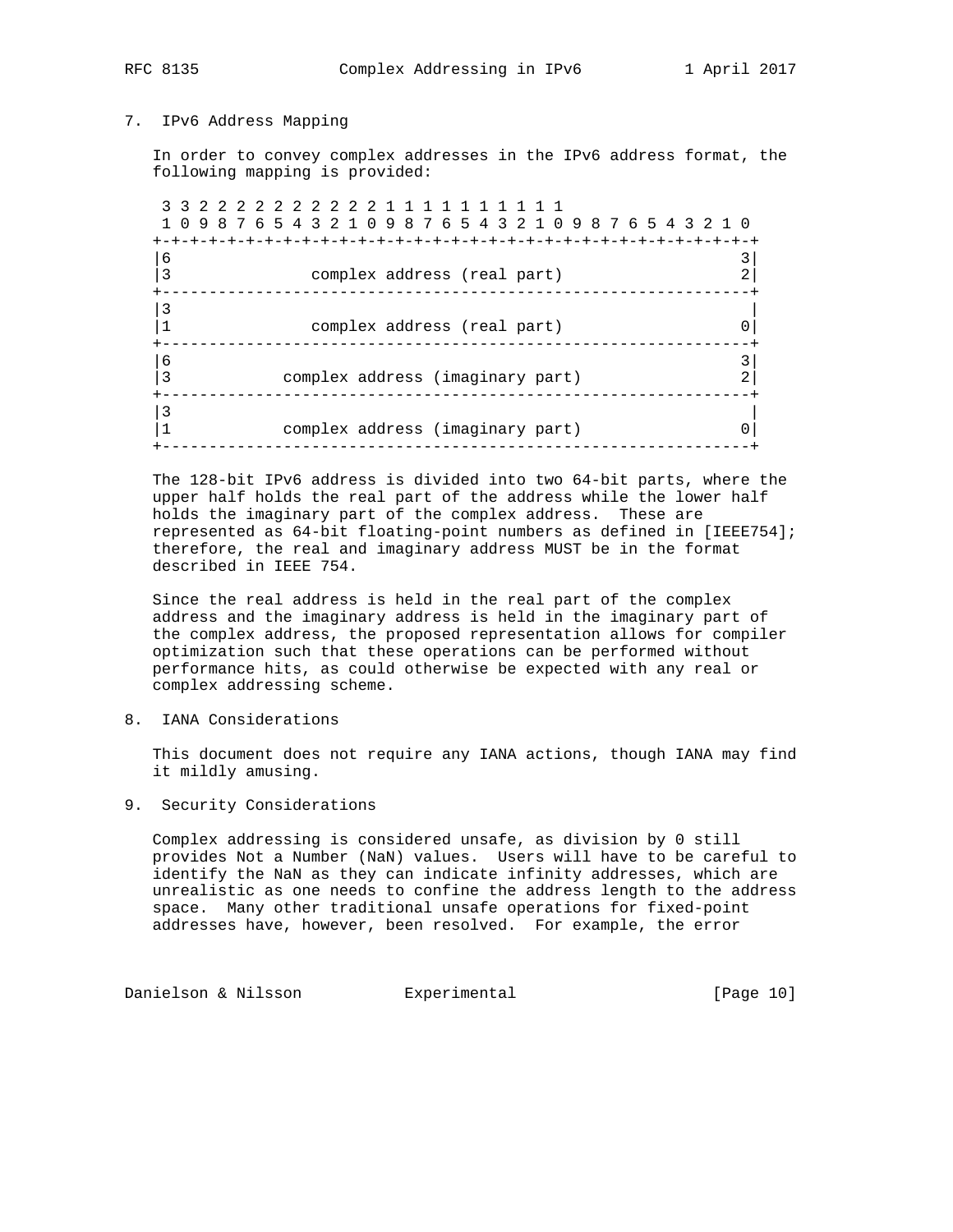condition of having the square address of -1 is readily resolved as the root address becomes the complex address i. Thus, it has the real part of 0, which is reasonable for an address that is not real, and an imaginary part of 1, which is in itself reasonable since one can imagine this error to occur.

 Division by 0 and other floating-point address calculations can cause a floating-point interrupt, which causes the execution address to deviate; it is typically pushed on a stack and replaced by the interrupt handler address. Recovery from such interrupts may require further recursive calls; hence, the overall computation time is unpredictable. It can cause a complete core dump, and dumping the core can have significant effects on the propulsion system and the time to reach anywhere in the address space. Care must be taken to avoid such measures, or engineering will be quite upset. Dumping the core also widely breaks security protocols, as leaks can have widespread consequences. NaN is also known as "No Agency Number", to mark the importance of keeping things secure.

- 10. References
- 10.1. Normative References
	- [C99] ISO, "Information technology -- Programming Languages -- C", ISO/IEC 9899, 1999.
	- [IEEE754] IEEE, "IEEE Standard for Floating-Point Arithmetic", IEEE 754, DOI 10.1109/IEEESTD.2008.4610935.
	- [OSI] ISO, "Information technology -- Open Systems Interconnection -- Basic Reference Model: The Basic Model", ISO/IEC 7498-1, 1994.
	- [RFC791] Postel, J., "Internet Protocol", STD 5, RFC 791, DOI 10.17487/RFC0791, September 1981, <http://www.rfc-editor.org/info/rfc791>.
	- [RFC2119] Bradner, S., "Key words for use in RFCs to Indicate Requirement Levels", BCP 14, RFC 2119, DOI 10.17487/RFC2119, March 1997, <http://www.rfc-editor.org/info/rfc2119>.
	- [RFC4291] Hinden, R. and S. Deering, "IP Version 6 Addressing Architecture", RFC 4291, DOI 10.17487/RFC4291, February 2006, <http://www.rfc-editor.org/info/rfc4291>.

Danielson & Nilsson Experimental [Page 11]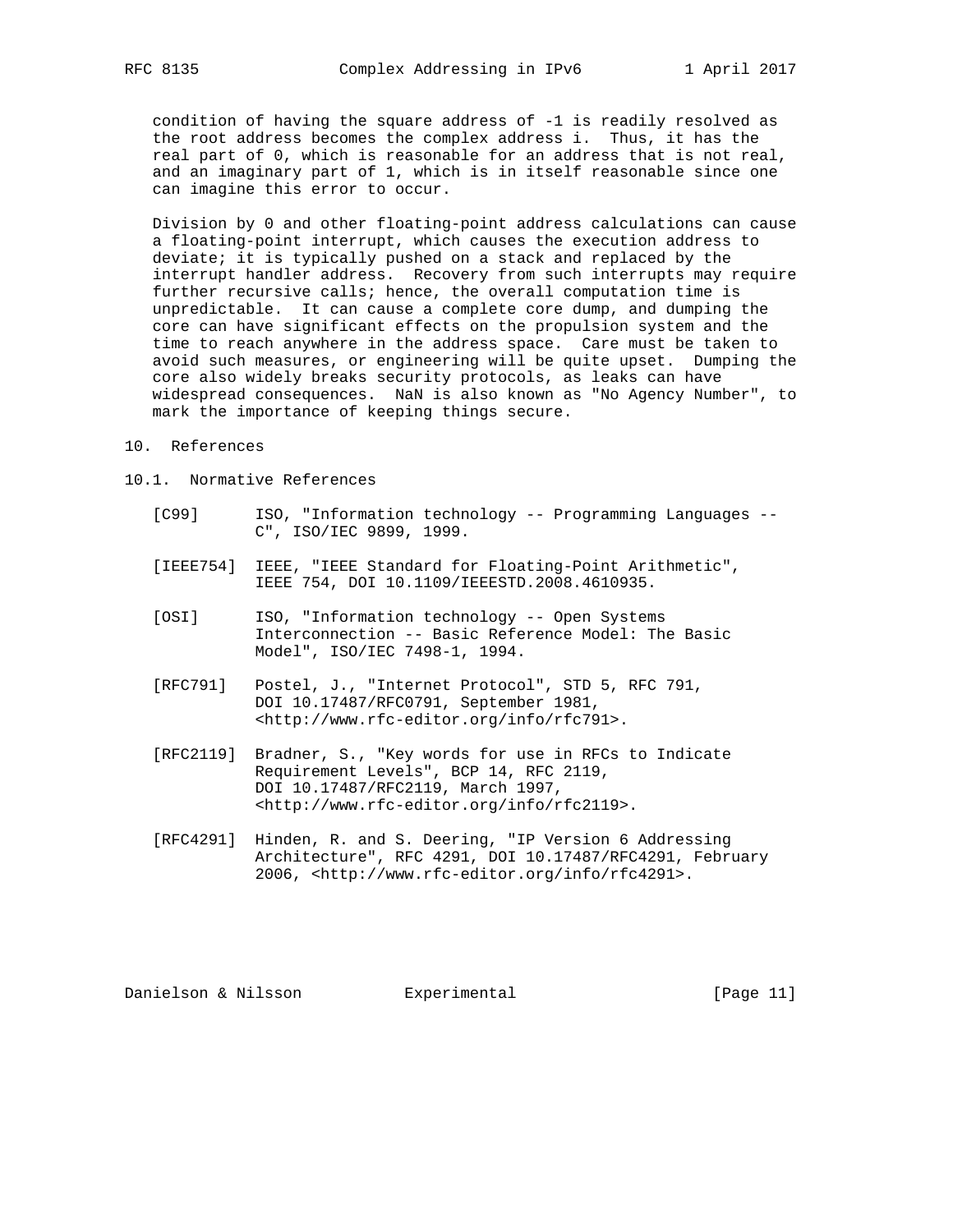- 10.2. Informative References
	- [ICAO-A11] ICAO, "Air Traffic Services, Annex 11 to the Convention on International Civil Aviation", July 2001, <http://www.icao.int/secretariat/PostalHistory/ annex 11 air traffic services.htm>.
	- [IEEE-802.17] IEEE, "IEEE Standard for Information Technology - Telecommunications and Information Exchange between Systems - Local and Metropolitan Area Networks - Specific Requirements Part 17: Resilient Packet Ring (RPR) Access Method and Physical Layer Specifications", IEEE 802.17, DOI 10.1109/IEEESTD.2011.6026209.

[IEEE-802.5]

 IEEE, "IEEE Standard for Information Technology - Telecommunications and Information Exchange between Systems - Local and Metropolitan Area Networks - Part 5: Token Ring Access Method and Physical Layer Specifications", IEEE 802.5, DOI 10.1109/IEEESTD.1992.7438701.

- [PI] "Life of Pi", 20th Century Fox, 2012.
- [pibill] Wikipedia, "Indiana Pi Bill", March 2017, <https://en.wikipedia.org/w/ index.php?title=Indiana\_Pi\_Bill&oldid=770393894>.
- [RFC5944] Perkins, C., Ed., "IP Mobility Support for IPv4, Revised", RFC 5944, DOI 10.17487/RFC5944, November 2010, <http://www.rfc-editor.org/info/rfc5944>.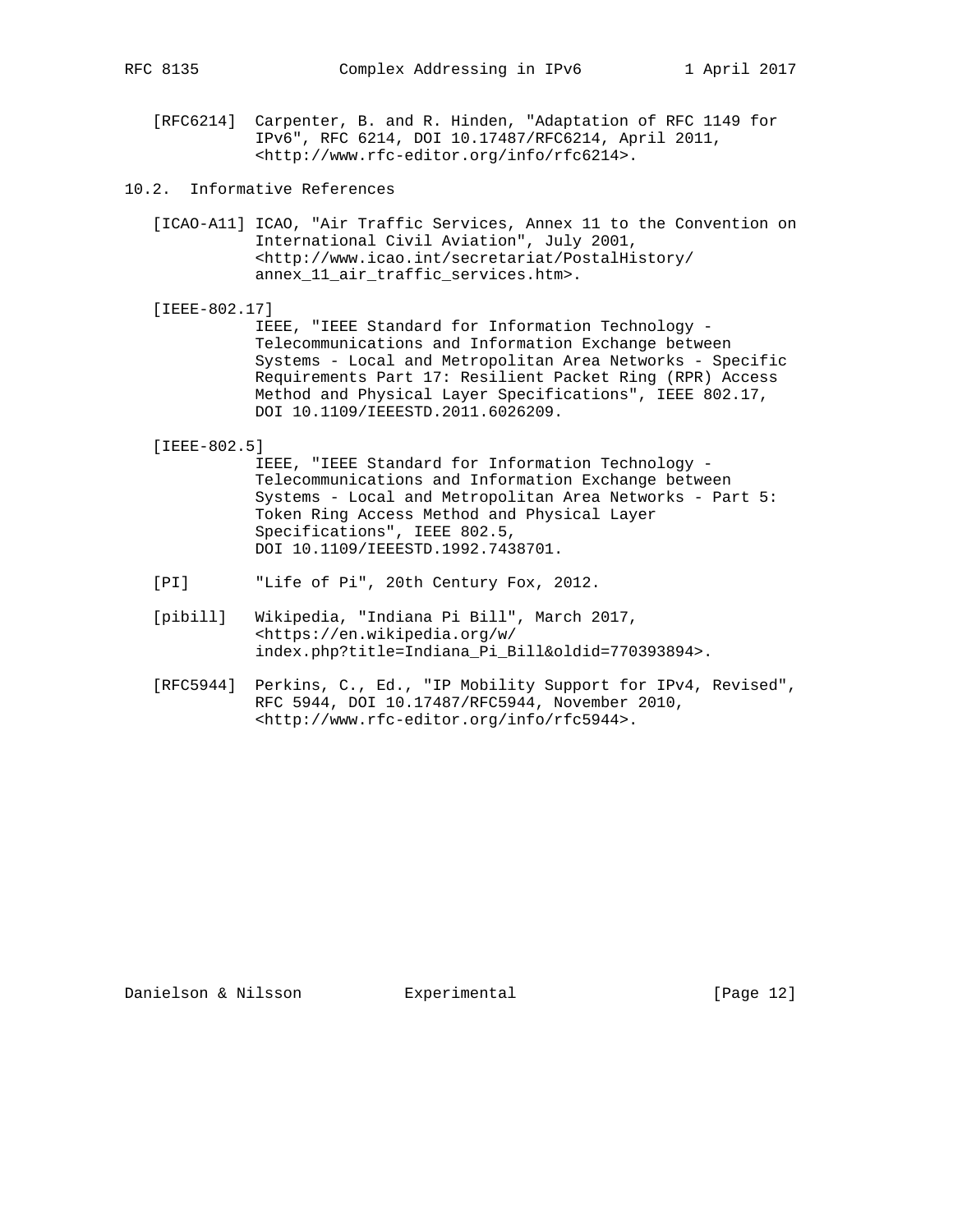Appendix A. Square Pi

 When using square numbers, it is customary to use square pi, a number that has seen limited exposure in traditional texts but is widely used in computer science. It is thus appropriate to publish a few related notes on square pi in order to assist users of square addresses on its correct usage.

 While traditional pi or round pi is an irrational number, it can be rounded off to 3.14 or 3.14159; it has an incomprehensible number of decimals, which is quite inappropriate for a round number, but as we keep rounding it to fit our needs, we keep rationalizing it from its irrational behavior.

 The radius of an object is the closest to the center of the object you get. The circumference is the radius times 2 pi. The diameter is the shortest distance across the object, which is thus the radius times 2. The area is pi times the square of radius.

 For a round circle, the radius is from the center to anywhere on the circumference. For a square circle, the radius only reaches the circumference on the four points located closest to the center. These are typically oriented such that the real and imaginary axis goes through them, which is helpful in calculations, and no rotation symmetries need to be considered.

 The square pi fills the same purpose as the round pi, but rather than being adapted to round objects, it is adapted to square objects. For a square circle, the math is exactly the same as for round circles, provided that the square pi is used with square circles and that round pi is used with round circles.

The value of square pi is 4.

 The value of square pi adapts really well to the way that computers calculate, which is also why computer results often are represented in square numbers, providing a bit of a square feeling. It should be noted that the square root of pi is often used, and the square root of square pi is naturally 2, which is very easy to handle in calculations and effectively reduces the risk of irrational numbers.

 Please note that the square pi should not be confused with the Indiana Pi Bill [pibill], which does not discuss the square pi but a failed attempt to do square calculation of the area and circumference of a round circle using traditional tools like rulers and compasses.

Danielson & Nilsson Experimental [Page 13]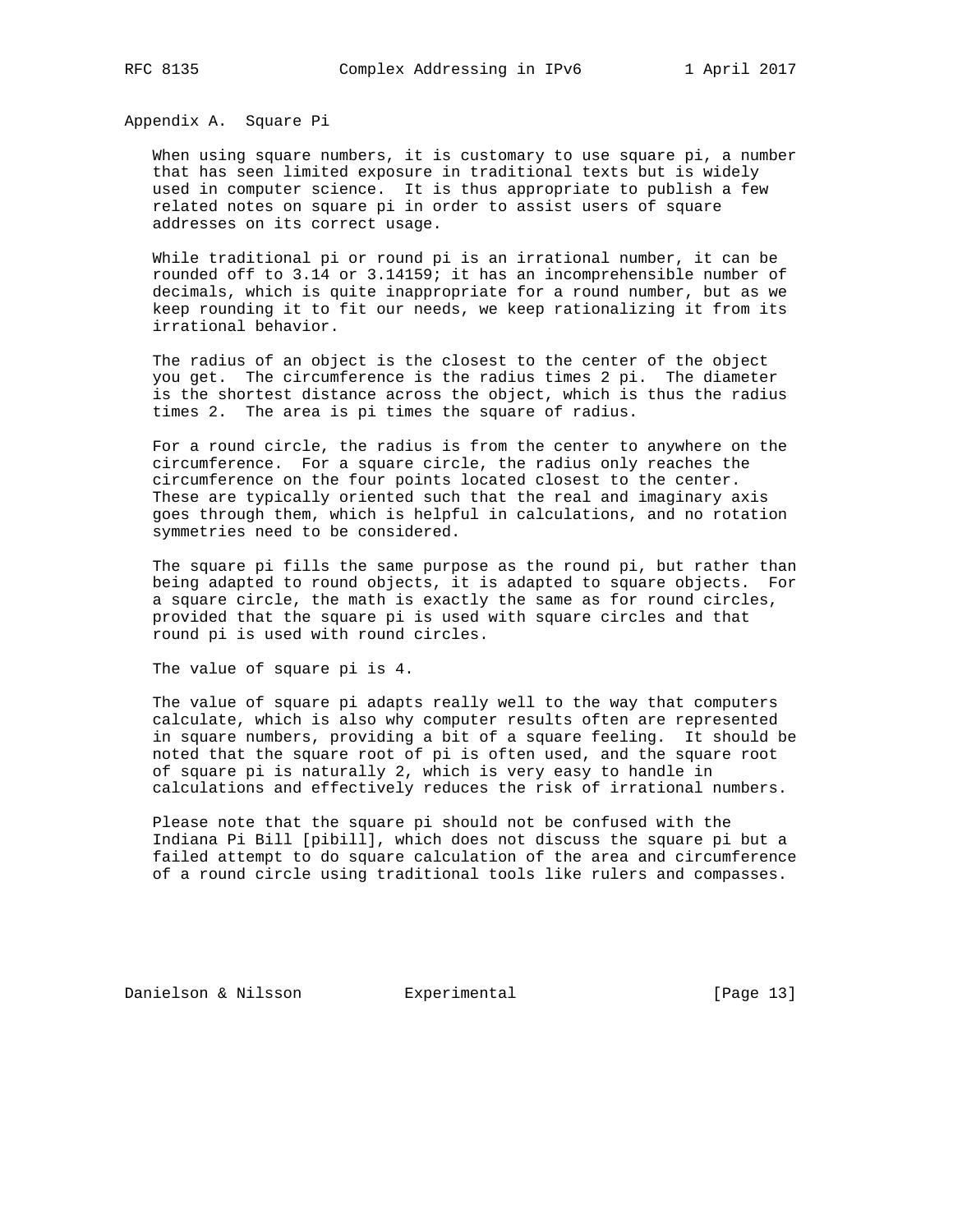```
Appendix B. Implementation Example
    The following is a simple implementation example to illustrate how
    some core concepts can be implemented in <complex.h> (as defined in
    ISO C99 [C99]).
    #include <complex.h>
    #include <math.h>
    #include <stdio.h>
    // Define type for complex address
    typedef complex ca;
    // Create complex address
    ca ca_create_complex_address(double real_address,
            double imaginary_address)
    {
            return real_address + I * imaginary_address;
    }
    // Get real address
    double ca_get_real_address(ca ca_val)
    {
           return creal(ca_val);
    }
    // Get imaginary address
    double ca_get_imaginary_address(ca ca_val)
    {
            return cimag(ca_val);
    }
    // Get complex address
    complex ca_get_complex_address(ca ca_val)
   \left\{ \right. return ca_val;
    }
    // Get floating address
    double ca_get_floating_address(ca ca_val)
   \left\{ \right. return creal(ca_val);
    }
    // Get physical address
    double ca_get_physical_address(ca ca_val)
    {
            return cimag(ca_val);
```
Danielson & Nilsson Experimental [Page 14]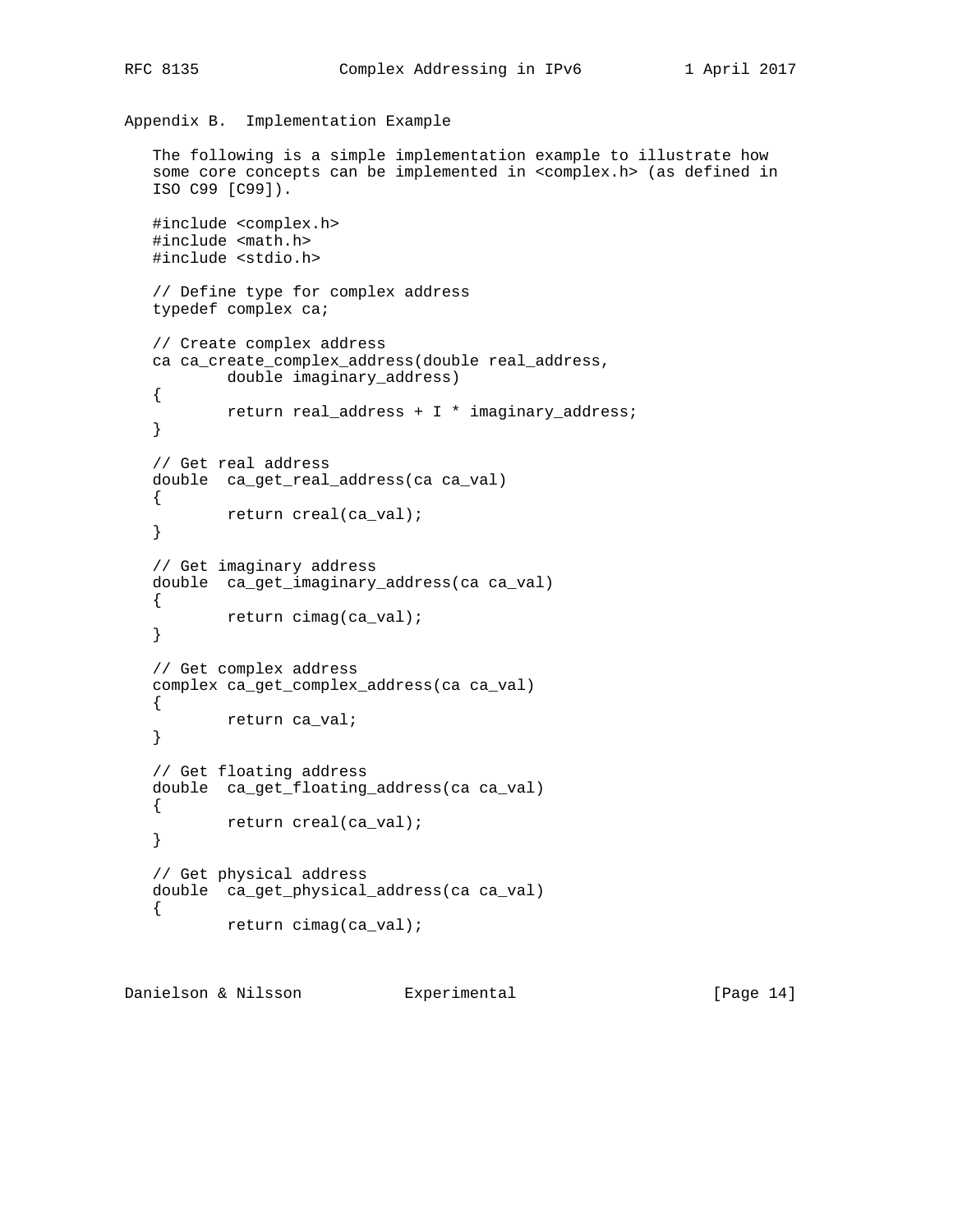```
 }
 // Get absolute address
double ca get absolute address(ca ca val)
 {
         return cabs(ca_val);
 }
 // Get address argument
 double ca_get_address_argument(ca ca_val)
 {
         return carg(ca_val)*360/(2*M_PI);
 }
 int main()
\left\{ \right. ca ca1, ca2;
        cal = ca\_create\_complex\_address(1.0, 0.0);
         printf("The complex address (%f,%f)\n",
                  creal(ca1), cimag(ca1));
         printf("has the real address %f and imaginary address %f\n",
                  ca_get_real_address(ca1),
                  ca_get_imaginary_address(ca1));
        printf("This represents the floating address %e and \
physical address f\n'\n', \
                  ca_get_floating_address(ca1),
                 ca_get_physical_address(ca1));
         ca2 = ca_create_complex_address(0.0, 1.0);
         printf("The complex address (%f,%f)\n",
                  creal(ca2), cimag(ca2));
         printf("This represents the absolute address %f\n",
                  ca_get_absolute_address(ca2));
        printf("The address argument resolution is f\n",
                 ca_get_address_argument(ca2));
         return 0;
 }
```